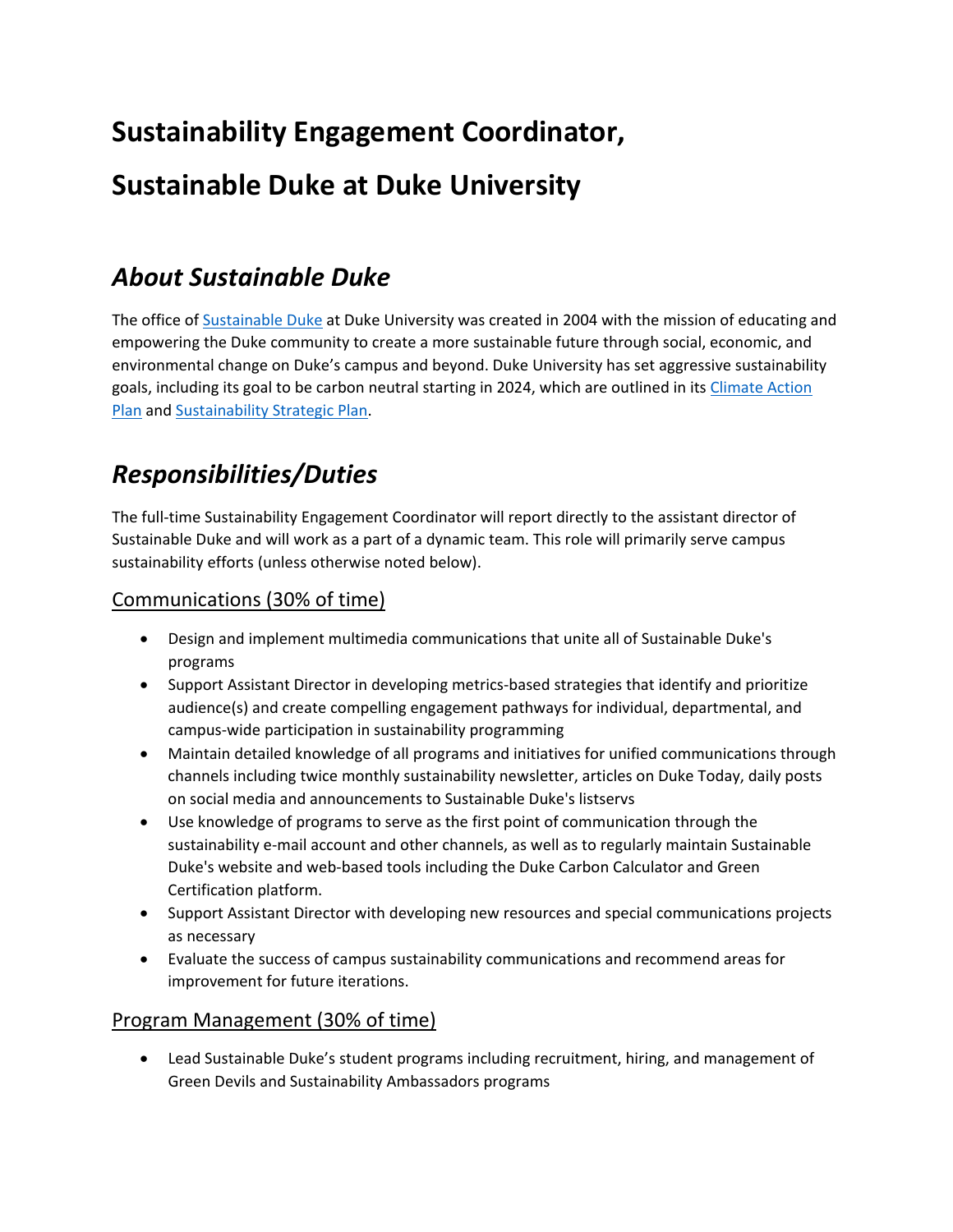- Provide program management for Sustainable Duke's education and engagement programs, including sustainability certifications and the Campus Sustainability Awards
- Support assistant director in developing new programs such as sustainability competitions
- Evaluate the success of campus sustainability programming and recommend areas for improvement for future iterations.

#### Outreach and Engagement (30% of time)

- Represent Sustainable Duke at various outreach opportunities throughout the year
- Serve as the primary point of contact for student organizations and departments to leverage partnerships to align priorities and projects
- Maintain Sustainable Duke's general email inbox and respond to requests in a timely manner
- Expand current outreach and engagement beyond environmental- and sustainability-oriented organizations to include campus diversity and academic groups
- Give presentations on various sustainability topics as needed (in collaboration with assistant director)

#### Administration (10% of time)

- Complete administrative tasks related to Sustainable Duke including event planning, scheduling, purchasing, room reservations, data entry, and student hiring.
- Maintain regular tracking of metrics to demonstrate the impact of Sustainable Duke's communication and engagement efforts.
- Manage sustainability programming and student budget

### *Minimum Education/Experience*

- Bachelor's degree and one year of experience related to this position; or equivalent combination of training and experience. All degrees must be received from appropriately accredited institutions.
- Strong organizational, time management, and project management skills, with the ability to support multiple projects at different stages with an emphasis on accuracy and meeting milestones and deadlines
- Inquisitive attitude, self-motivation, and self-driven approach with ability to work both independently and on a team
- Professional writing experience and ability and comfort with public speaking and presentations
- Proficiency in various software including Microsoft Office Suite and Canva
- Proficiency in social media on various platforms including Facebook, Instagram, and Tiktok

# *Additional Requirements*

- Ability to lift and move moderately heavy objects, up to 50 lbs. safely
- Considerable time is spent at a desk using a computer.